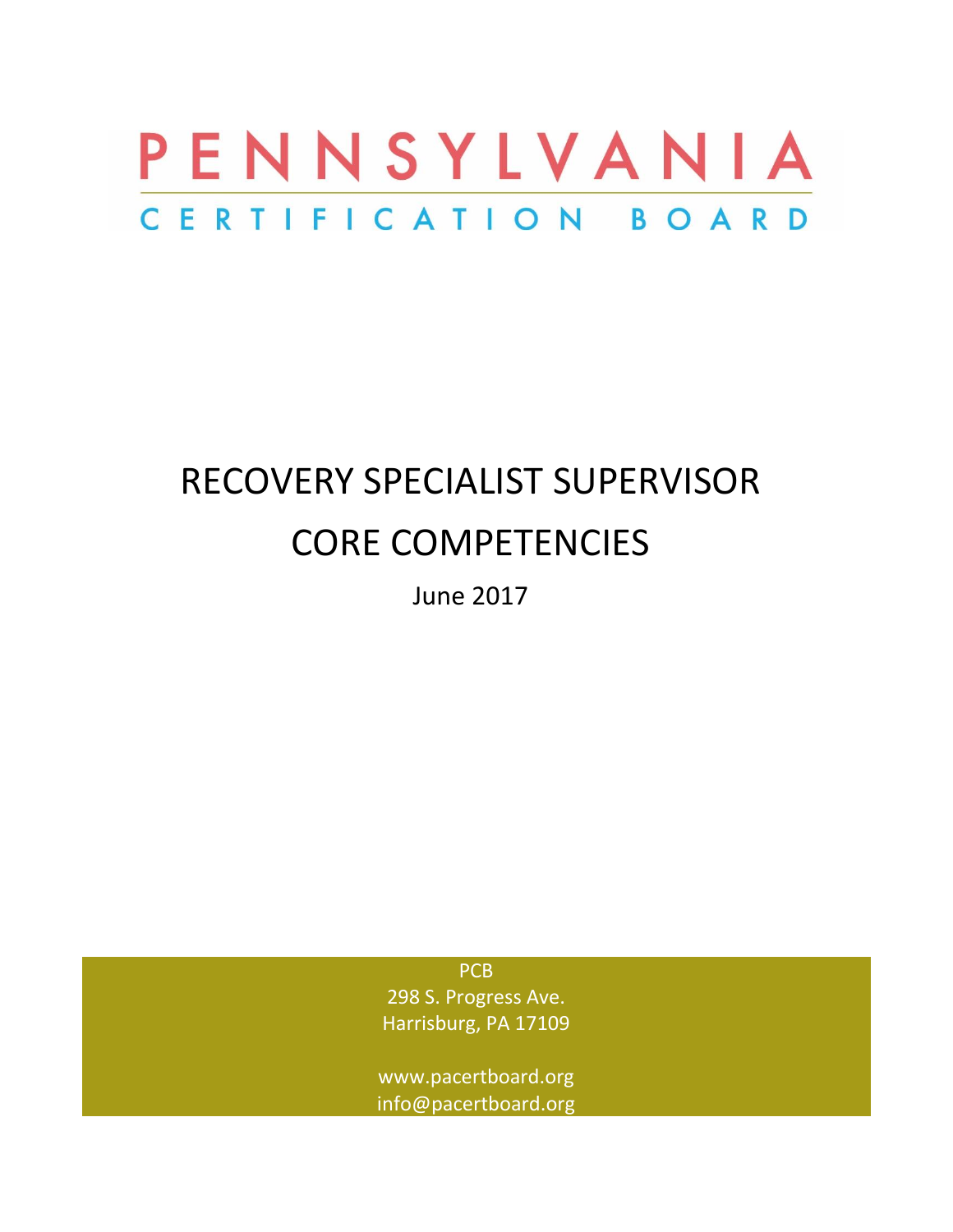The following Recovery Specialist Supervisor Core Competencies were developed for training purposes for those professionals who are providing supervision to substance use disorder recovery specialists. These competencies were adapted from the *Substance Use Disorder Peer Supervision Competencies* (Martin, et al., 2017).

PCB, in conjunction with PRO-A, conducted a focus group meeting of Subject Matter Experts (SMEs) to review recovery specialist supervisor competencies. Seven core competencies were established, with each core competency further specifying knowledge, skills, and abilities.

This document is intended for organizations or persons to use as an outline for the development of trainings for those individuals who are providing supervision to substance use disorder recovery specialists. This is a public document that may be used; however, PCB must be credited as a reference in your materials.

#### **Subject Matter Experts**

| Charles Chappell, CRS | Sandy Paradis, CRS | Alison Slickers, CRS        |
|-----------------------|--------------------|-----------------------------|
| John Fabiseski, CRS   | Paige Roth, CRS    | Bill Stauffer, CADC, CCS    |
| Tonia Gaskins, CRS    | Katrin Schall, CRS | Rob Strauber, CRS, CIP      |
| Chris Jacob, CRS      | Jordan Scott, CRS  | Keith Stoudt, CRS, CIP, AAC |
| Mike Krafick, CRS     |                    |                             |

#### **Reference**

Martin, Jordan, Razavi, Burnham, Linfoot, Knudson, DeVet, Hudson, & Dumas (2017). *Substance Use Disorder Peer Supervision Competencies,* The Regional Facilitation Center, Portland, Oregon.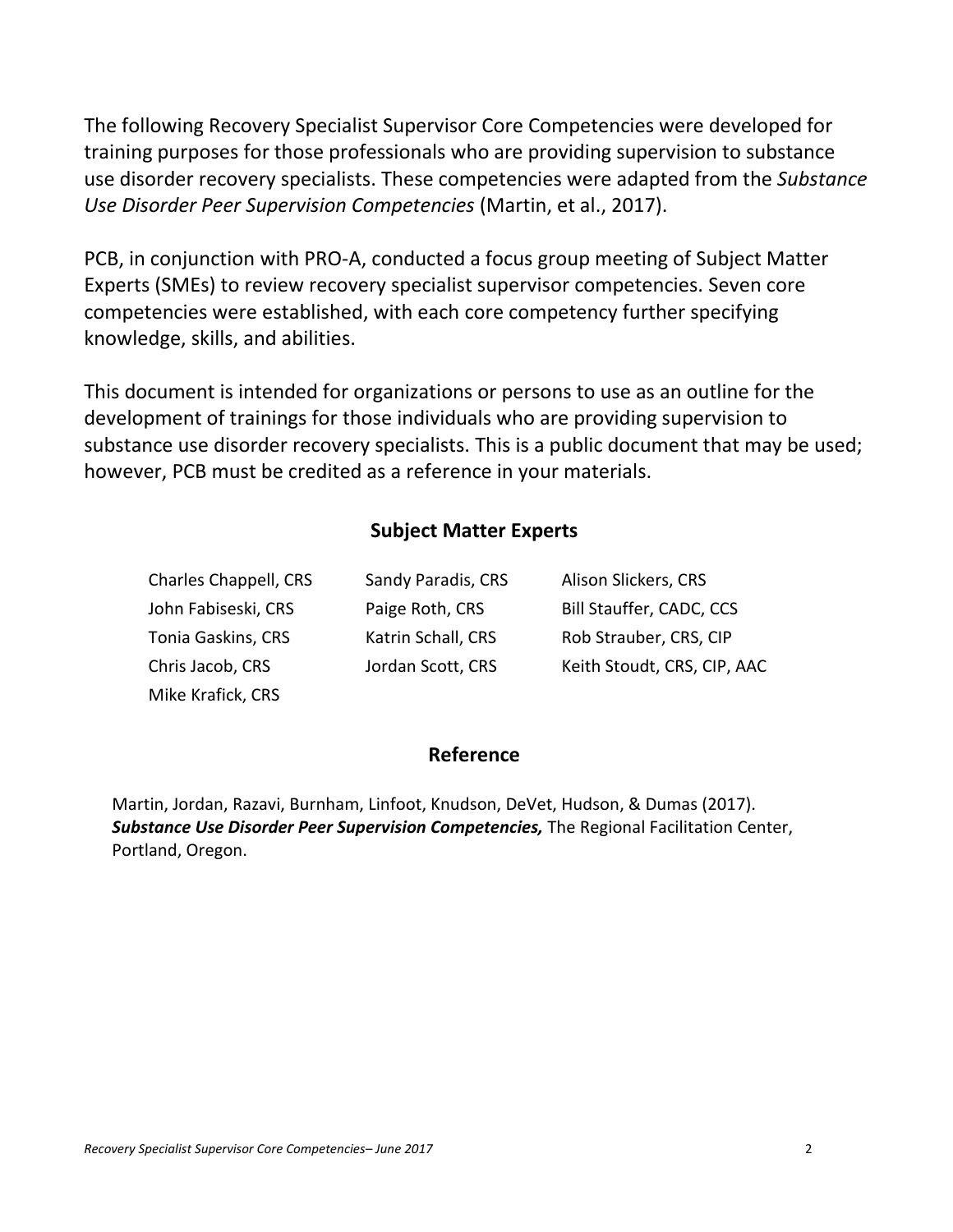# RECOVERY SPECIALIST SUPERVISOR CORE **COMPETENCIES**

#### **RECOVERY ORIENTATION**

- 1. Understand the role and duties of a recovery specialist through training, the recovery specialists lived recovery experience and behavioral health occupational experience.
- 2. Understand and support the philosophy of recovery management and recovery oriented systems of care.
- 3. Understand the importance of instilling hope, often facilitated through appropriate self‐ disclosure and mutuality.
- 4. Use person‐first language while acknowledging the value of a recovery identity.
- 5. Promote self-determination while avoiding the culture of diagnosis and labeling.
- 6. Support concepts of self‐efficacy and empowerment.
- 7. Honor person‐centered recovery planning including personal choice, many pathways to recovery, and self‐direction.
- 8. Support independence including employment assistance and overcoming barriers to independent living.
- 9. Identify strength‐based recovery approaches including recovery capital, natural supports, and inclusion of family, friends and allies.
- 10. Recognize the importance of overcoming discrimination, oppression, and stigma and its transformative power in recovery.
- 11. Acknowledge the importance of advocacy for the recovery specialist.
- 12. Support informed consent and individual choice regarding the use of medications while assisting the recovery specialist in maintaining neutrality regarding medications.
- 13. Understand that recovery support services are non-linear occurring before, during, and after treatment.
- 14. Recognize that individuals receiving recovery support services are active agents of change in their lives and not passive recipients of services.
- 15. Provide stage of change appropriate support.
- 16. Model recovery philosophy in all recovery specialist roles and duties, the supervisory experience, and the orientation of the organization.
- 17. Promote and monitor recovery specialist self‐care and wellness.
- 18. Maintain own self-care and wellness including health maintenance, and personal/professional system of support.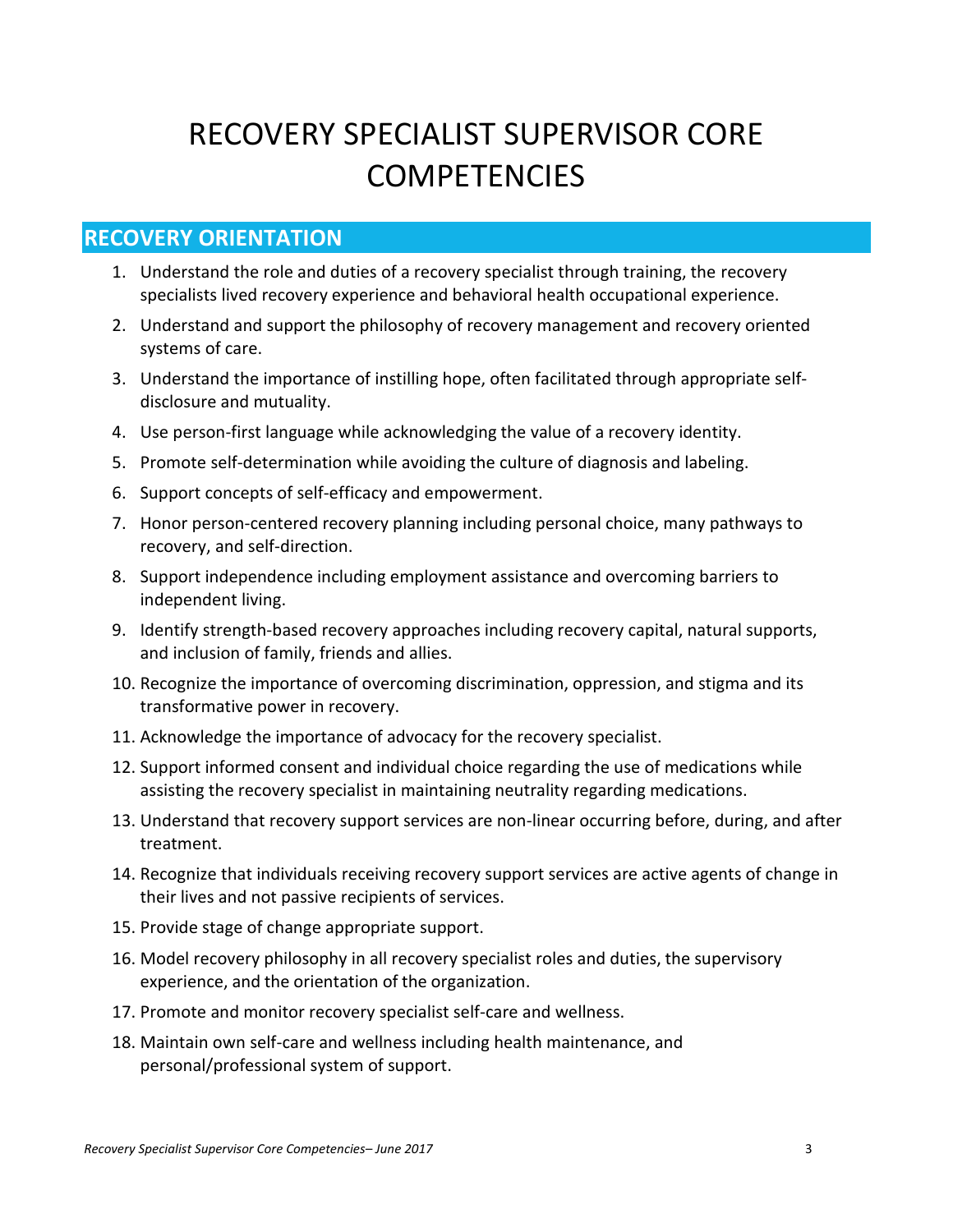### **TRAUMA & SOCIAL/HEALTH CARE EQUITY**

- 1. Understand trauma‐informed care, social/health care equity and apply that knowledge to supervision practices, recovery support services, and administration.
- 2. Acknowledge trauma experienced by historically oppressed, vulnerable, and/or underserved populations.
- 3. Recognize the consequences of trauma on individuals, families, and communities and its impacts on social determinants of health.
- 4. Recognize the consequences of institutional and societal trauma and its impacts on social determinants of health.
- 5. Assist recovery specialists in developing skills to express empathic understanding and validate traumatic experiences.
- 6. Knowledge of health care disparity data in the community and systems of care.
- 7. Promote health equity in multiple ways including overcoming barriers to diversity within organizations and eliminating health disparities among health care populations.
- 8. Awareness of personal/organizational biases.
- 9. Promote trauma awareness among recovery specialists and the system(s) in which they work.
- 10. Address discrimination, stigma, and shame experienced by individuals and/or communities served.
- 11. Create and promote safety within the organization and community including the development of crisis intervention plans.

#### **SUPERVISION COMPETENCIES**

- 1. Utilize a strength‐based person‐centered approach to supervision.
- 2. Give and receive non-judgmental feedback, fostering mutuality and trust.
- 3. Create a safe atmosphere for all staff to give and receive feedback, facilitate self‐reflection, and the experience of professional growth.
- 4. Give recognition and praise for competency development and successful outcomes with individuals.
- 5. Assist recovery specialists in identifying their strengths and opportunities for growth.
- 6. Develop an action plan to address opportunities for growth and document progress.
- 7. Maintain the integrity of recovery support services supervision recognizing that a balance is needed between supervision competences and administrative compliance.
- 8. Articulate objective feedback regarding ethical decision‐making and boundaries.
- 9. Provide regular, uninterrupted supervision focused on the needs of the recovery specialist.
- 10. Monitor the practices and skills of recovery specialists while working with individuals.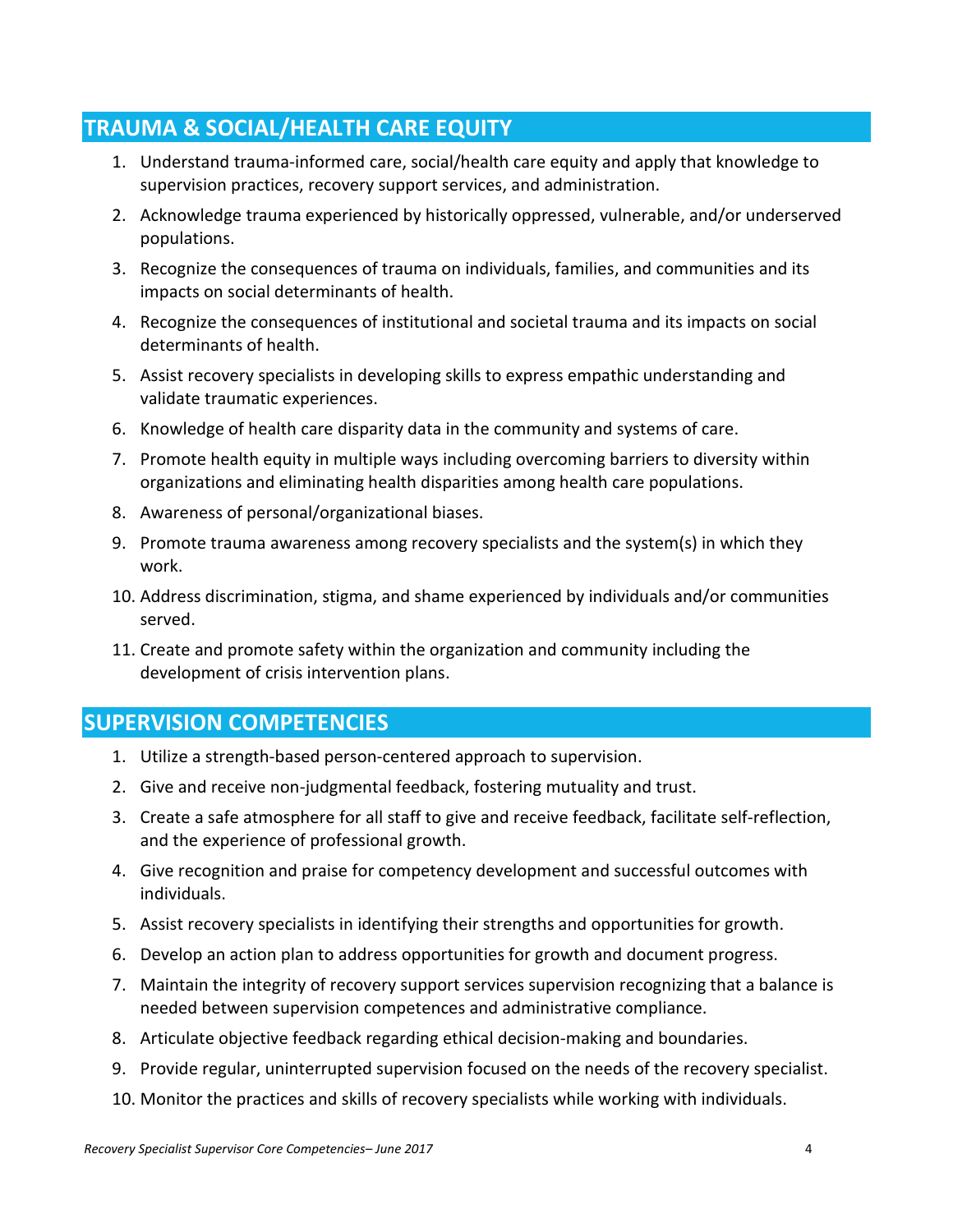- 11. Intervene with recovery specialists who present impairments to their occupational duties, ethical misconduct, or other conduct inconsistent with best practices and recovery oriented systems of care.
- 12. Review job descriptions and clearly delineate the role and function of the recovery specialist.
- 13. Identify and monitor recovery specialist competencies.
- 14. Utilize performance evaluations based on job descriptions with occupational strengths and opportunities for growth.
- 15. Elicit feedback from recovery specialists regarding their performance and performance improvement planning.
- 16. Afford opportunities for participation and training to all recovery specialists based on level of development.
- 17. Promote professional development and advancement through a professional development plan.
- 18. Remain up-to-date on new and evolving recovery specialist practices that improve the quality of services being delivered.
- 19. Review recovery specialist documentation and coach recovery specialists with writing skills and documentation practices.
- 20. Understand the implications of vicarious liability.

#### **ETHICS, BOUNDARIES, AND CONFIDENTIALITY**

- 1. Awareness of ethical standards and boundary issues common with recovery specialists.
- 2. Recognize that boundary issues are ethical violations.
- 3. Understand the difference between clinical and non‐clinical boundaries.
- 4. Educate and model healthy boundaries.
- 5. Obtain training and consultation that assist in the understanding of the complexities of ethics and boundaries with recovery specialists.
- 6. Develop written recovery specialist policies regarding ethics and boundaries.
- 7. Assist the recovery specialist in understanding the difference between ethics and boundaries.
- 8. Consult with other professionals as needed.
- 9. Utilize a model of ethical decision-making that includes collaboration between recovery specialists and supervisors.
- 10. Acknowledge and accept the responsibility to report unethical conduct to the appropriate credentialing board to protect the health, safety, and well-being of the individual.
- 11. Assist recovery specialists in maintaining their scope of practice.
- 12. Assist recovery specialists in understanding the ethical obligations of other professionals.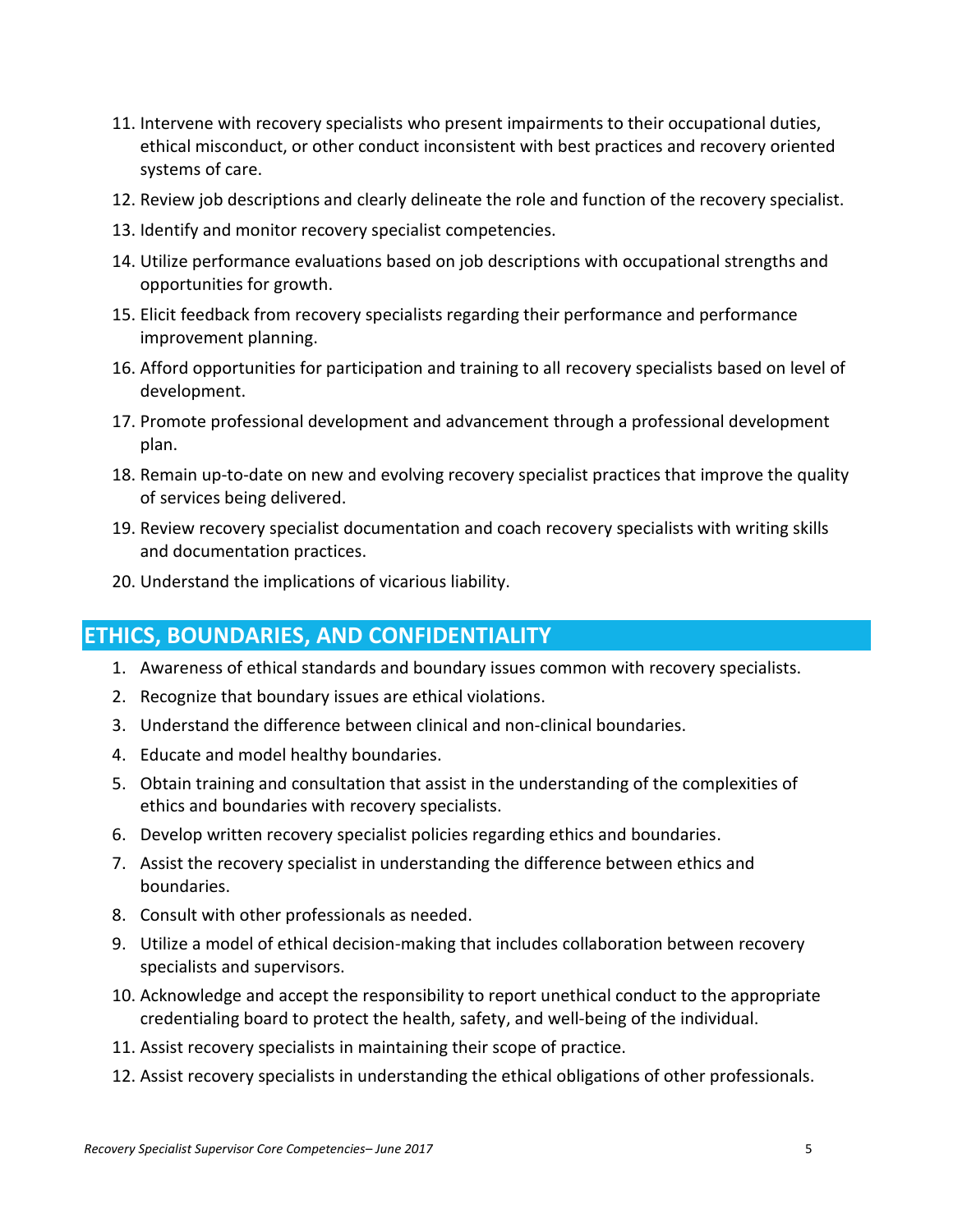- 13. Educate recovery specialists on how personal conduct impacts professional identity (ex: social media use, community involvement, encountering individuals who receive services outside the organization, etc.).
- 14. Maintain appropriate confidentiality of the supervisory relationship and recognize the obligations to support recovery specialists.
- 15. Maintain professional boundaries and avoid acting as therapist or sponsor.
- 16. Understand the obligation to monitor and encourage self‐care of the recovery specialist.
- 17. Assist recovery specialists in developing an individualized self‐care plan.

#### **ADVOCACY, COMMUNITY RESOURCES, & SYSTEM NAVIGATION**

- 1. Advocate for and promote recovery oriented systems of care using outcome data and cost‐ benefit research.
- 2. Use data to inform stakeholders regarding expected recovery support services goals and outcomes.
- 3. Understand the obligations to collect data to work with various and diverse funding sources.
- 4. Use data to inform the agency regarding recovery specialist caseloads, cultural disparities, and training needs.
- 5. Facilitate and assist finding, sharing, and maintaining community resource information.
- 6. Model appropriate use of community resources.
- 7. Assist recovery specialists in developing referral relationships with a variety of community resources.
- 8. Assist recovery specialists to advocate for the individual receiving services.
- 9. Assist recovery specialists in understanding the behavioral health system and its relationship to health care, human services, and the criminal justice system.
- 10. Assist recovery specialists in collaborating with community partners.
- 11. Orient recovery specialists to their role and participation with the criminal justice system.
- 12. Orient recovery specialists to self-sufficiency services (employment services, vocational rehabilitation, Medicaid enrollment, TANF, SNAP, WIC, Assurance Wireless, etc.) and regulatory compliance issues with these services.
- 13. Orient recovery specialists regarding treatment services including medication assisted treatment, expectations, legal compliance, and treatment completion status.
- 14. Orient recovery specialists to the organization including human resource policies, documentation and record keeping, contractual and regulatory policies, funding resources, and organizational policies and procedures.